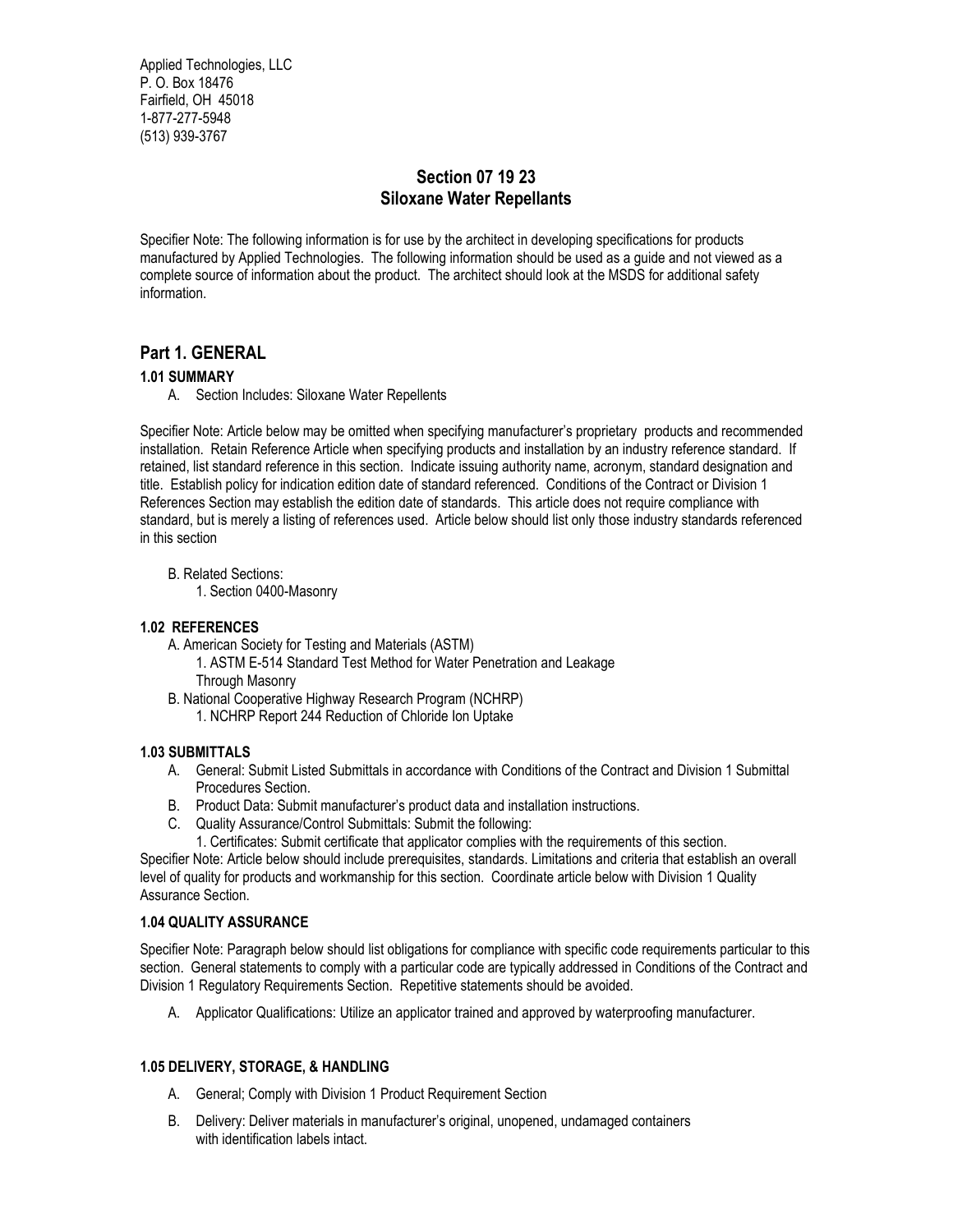C. Storage and Protection: Store materials protected from exposure to harmful environmental conditions and at temperature and humidity conditions recommended by the manufacturer.

#### **1.06 PROJECT/SITE CONDITIONS**

- A. Environmental Requirements: Comply with application temperature range 40- 950F
- B. Substrate shall be rain free 24 hours prior to application and 24 hours after application.

Specifier Note: Article below should include special and unique requirements. Coordinate article below with Division 1 Product Requirements Section.

## **1.07 WARRANTY**

A. Waterproofing Warranty: Product has a five (5) year material warranty. Manufacturer's warranty shall be independent from any other warranties made by the Contractor under requirements of the Contract Documents and may run concurrent with said warranties. Should the product fail to perform as specified the manufacturer shall reimburse the purchase price of the material used or supply new material for replacement.

## **PART 2 PRODUCTS**

Specifier Note: Retain article below for proprietary method specification. Add product attributes, performance characteristics, material standards and descriptions as applicable. Use of such phrases as or equal" or "or approved equal" or similar phrases may cause ambiguity in specifications. Such phrases require verification (procedural, legal and regulatory) and assignment of responsibility for determining "or equal" products.

## **2.01 SILOXANE WATER REPELLENT**

A. Manufacturer: Applied Technologies, LLC

1. Contact: P. O. Box 18476 Fairfield, OH 45018 1-877-277-5948 (513) 939-3767 Fax (513) 939-3787

- B. Proprietary Products/Systems to be purchased directly from Applied Technologies by Applicator.
- C. Siloxane Water Repellants include the following:
	- 1. A-Tech Masonry & Brick Sealer
		- a. Material: Water-based emulsion siloxane water repellent
		- b. Siloxane Content: 7-10%
		- c. Application Method: [Brush] [Roller] [Sprayer]
		- d. Color: Milky white, dries clear
		- e. Active Content: 100%
		- f. Freeze Point: 320F
		- g. Coverage Rate: 1 gallon/100 ft<sup>2</sup>
		- h. Water Penetration and Leakage: (ASTM E-514): 94% average reduction
		- i. Chloride Ion Uptake: (NCHRP Report 244): 100% reduction

#### **2.02 LIMITATIONS**

- A. Will not prevent water through cracks, defects or open joints
- B. Mortar and concrete shall be cured for 28 days prior to use

## **2.03 TESTING**

A. Test a minimum 3' x 3' area on each type of masonry. Use the manufacturer's application instructions. Let test area cure before inspection. Keep test panels available for comparison throughout application procedure.